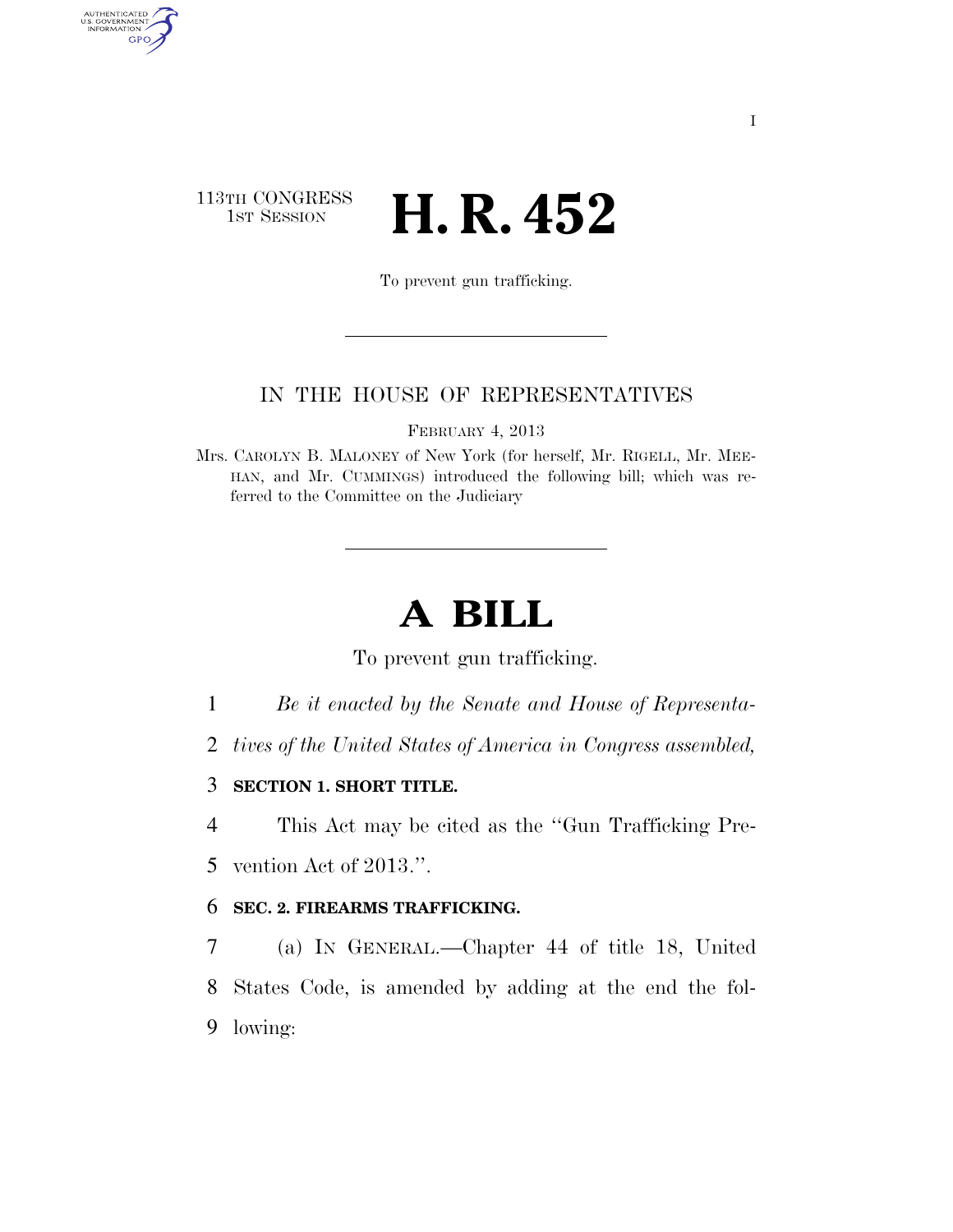**''§ 932. Trafficking in firearms** 

 ''(a) OFFENSES.—Except as provided in subsection (b), it shall be unlawful for any person, in or affecting interstate commerce,—

 ''(1) to purchase, attempt to purchase, or trans- fer a firearm, with the intent to deliver the firearm to another person who the transferor knows, or has reasonable cause to believe, is prohibited by Federal or State law from possessing a firearm;

 ''(2) in purchasing, attempting to purchase, or transferring a firearm, to intentionally provide false or misleading material information on a Bureau of Alcohol, Tobacco, Firearms, and Explosives firearms transaction record form; or

 ''(3) to knowingly direct, promote, or facilitate conduct that violates paragraph (1) or (2).

 ''(b) GIFT EXCEPTIONS.—Subsection (a) shall not apply to a firearm that is—

19  $\frac{1}{2}$   $\frac{1}{2}$  lawfully acquired by a person to be given to another person not prohibited from possessing a firearm under Federal or State law as a gift; or

 $\frac{1}{2}$  awfully received or otherwise acquired by a court-appointed trustee, receiver, or conservator for, or on behalf of, an estate or creditor or by a person to carry out a bequest, or an acquisition by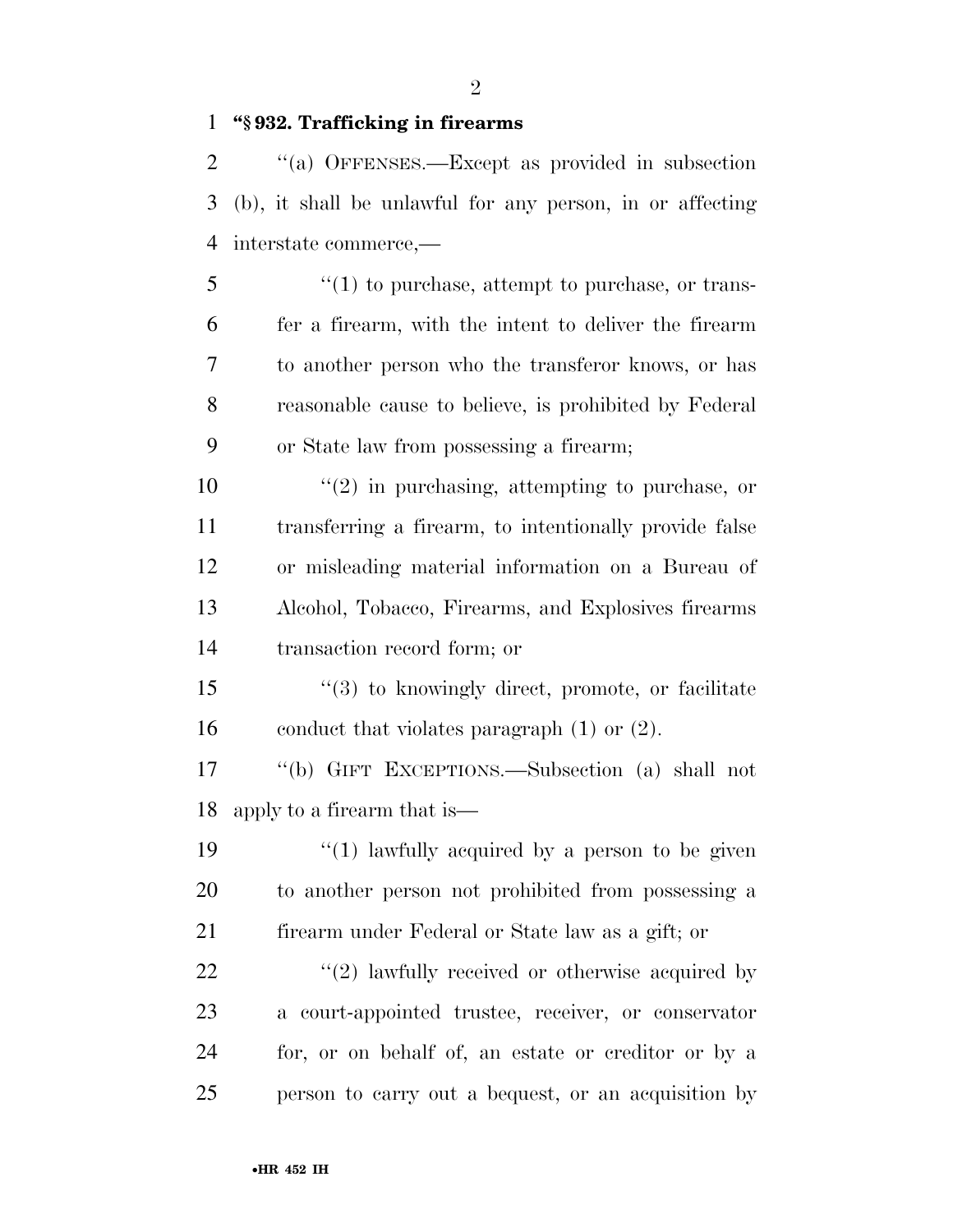| $\mathbf{1}$   | intestate succession under the laws of the State of      |
|----------------|----------------------------------------------------------|
| $\overline{2}$ | residence of the person.                                 |
| 3              | $``(c)$ PENALTIES.—                                      |
| $\overline{4}$ | "(1) IN GENERAL.—Any person who violates                 |
| 5              | this section shall be fined under this title, impris-    |
| 6              | oned for not more than 20 years, or both.                |
| 7              | "(2) ORGANIZER ENHANCEMENT.—If a viola-                  |
| 8              | tion of subsection (a) is committed by a person in       |
| 9              | concert with 5 or more other persons with respect to     |
| 10             | whom such person occupies a position of organizer,       |
| 11             | a supervisory position, or any other position of man-    |
| 12             | agement, such person may be sentenced to an addi-        |
| 13             | tional term of imprisonment of not more than 5 con-      |
| 14             | secutive years.                                          |
| 15             | "(3) CONSPIRACY.—Any person who conspires                |
| 16             | to commit an offense described in this section shall     |
| 17             | be fined under this title, imprisoned for not more       |
| 18             | than 10 years, or both.".                                |
| 19             | (b) TECHNICAL AND CONFORMING AMENDMENT.                  |
| 20             | The table of sections for chapter 44 of title 18, United |
| 21             | States Code, is amended by adding at the end the fol-    |
| 22             | lowing:                                                  |
|                | "932. Trafficking in firearms.".                         |
| 23             | (c) DIRECTIVE TO THE SENTENCING COMMISSION.—             |
| 24             | (1) IN GENERAL.—Pursuant to its authority                |
| 25             | under section $994(p)$ of title 28, United States Code,  |

•**HR 452 IH**